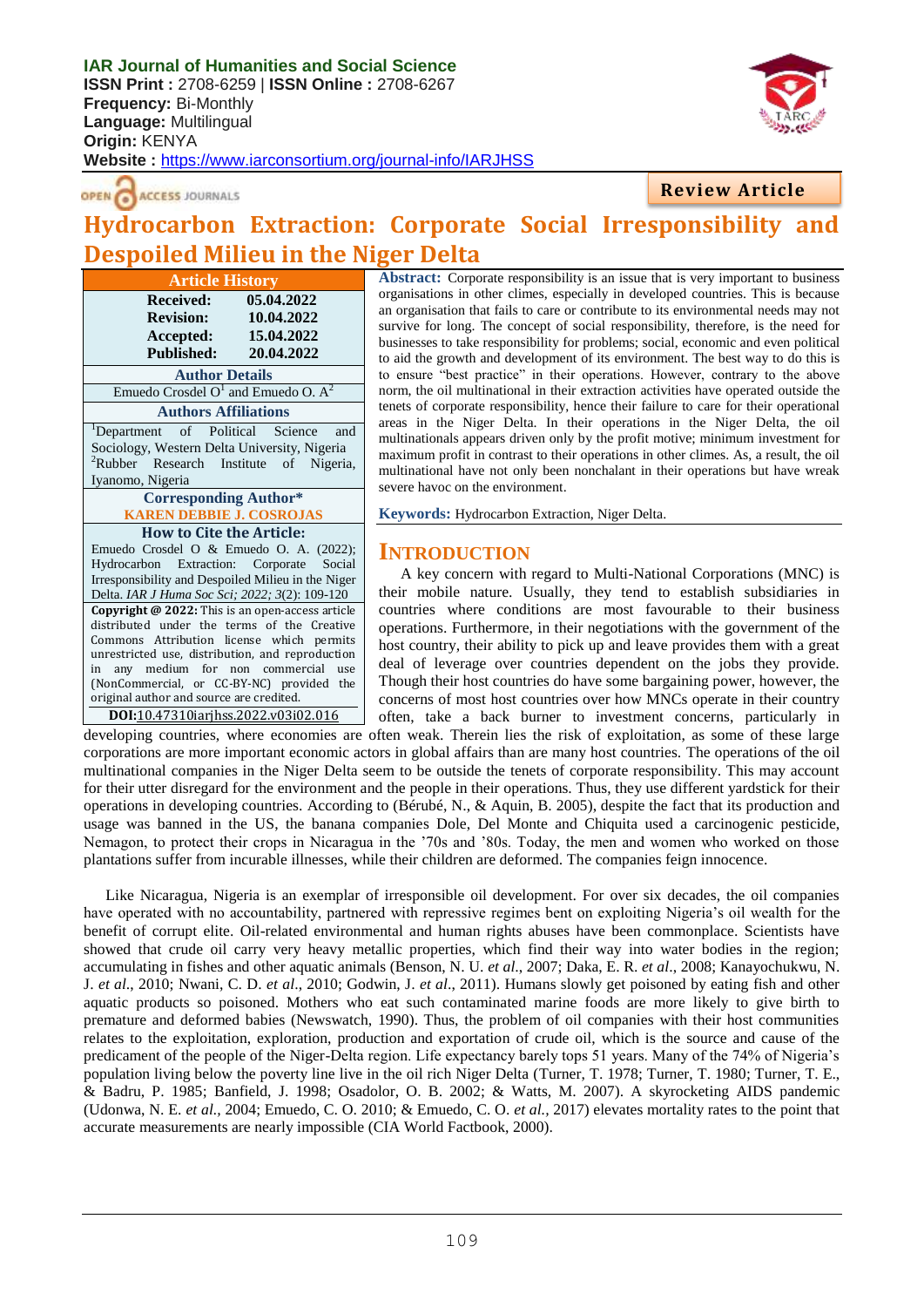The attitude of the multinationals towards the environment and the concomitant negative effects on the people, may have accounted for several writers assertion that well-endowed natural resource and resource-dependent states are often, prone to violence (Humphreys, M. 2005; Ross, M. L. 2004; Ross, M. 2006; & Elbadawi, I. A., & Soto, R. 2015). Nigeria, no doubt gives fillip to the above assertion, as its oil enclave the Niger Delta has since the early 1990s been epicentre of violence (Hutchful E. 1985; Frynas, J. G. 2000; Obi, C. I. 2001; Sala-i-martin, X., & Subramanian, A. 2003; Zalik, A. 2004; Olusakin, A. M. 2006; Omeje, K. 2006; Eweje, G. 2006; Watts, M. 2007; Hazen, J. M., & Horner, J. 2007; Ikein, A. A. *et al.,* 2008; & Maehler, A. 2010). The violence caused massive disruption in oil production that adversely impacted oil revenues receipts by the state (Obi, C. 1992; Cesarz, E. *et al.,* 2003; Amadi, S. *et al.,* 2006; Courson, E. 2007; Watts, M. 2007; Watts, M. (Ed.). 2008; Kashi, E., & Watts, M. (Ed.). 2008; Emuedo, C. O. 2010; Emuedo, C. 2012; & Emuedo, C. 2014). This is because the defining characteriser of the relationship between oil multinationals and oil-host communities in the region has been that of impunity of operations and exploitation with concomitant consequence for violence (Emuedo, C. O. *et al.,* 2007), which now engulf the region. The resort to acts of violence have been largely attributed to the disregard of oil companies to peaceful entreaties and their absolute disdain for the people of their host communities arising from their collaboration with federal government agents. This assertion was confirmed by Opusunji, spokesman of Kula youths while giving reason for their storming of an oil flow station in Bayelsa State. He was quoted as saying "the saddest thing was that the companies carry on in the area as though they were more powerful than the state government. On several occasions the state government had directed that they comply with the contents of the GMoU, but they have completely ignored it (Onoyume, J. 2006). The government on her part has also not helped matters much with regard to her policies (in the oil sector) regarding companies and their environment unlike some other countries. For instance, in Malaysia, "the oil companies were made to adopt the concept of "We Care, We Share" approach right from the onset'. Thus, citing examples like Union Carbide"s gas leak in Bhopal, India that killed about 15,000 people and Shell Oil"s link with human rights abuses and pollution in Nigeria, NGOs say international binding rules for corporations are long overdue (UNCTD, 2003).

#### **Theories and Principles of Corporate Social Responsibility**

The concept of *corporate responsibility* or *corporate social responsibility* has acquired broad support in various international fora. While there is no universally accepted definition of the concept, there is however a consensus that it implies a demonstration of certain responsible behaviour on the part of governments and the business sector toward society and the environment. According to (Barnard, C. I. 1938), Corporate Social Responsibility (CSR) "analyses economic, legal, moral, social and physical aspects of environment". The broadest definition of corporate social responsibility is concerned with "what is" or "should be" the relationship between multinational corporations, governments of countries and their individual citizens. Locally the definition is concerned with the relationship between a corporation and the local society in which it resides or operates. Another definition is concerned with the relationship between a corporation and its stakeholders. There is however no agreed definition of CSR so this raises the question as to what exactly can be considered to be corporate social responsibility. According to the EU Commission (2002), CSR as a concept allows companies to integrate social and environmental concerns in their business operations and in their interaction with their stakeholders on a voluntary basis."

One of the challenges of defining the concept of CSR is identifying a consistent and sensible definition from among a confusing range of definitions that have been proposed in the literature (Reinhardt, F. L. *et al.,* 2008). It has been asserted that a large number of companies seem ever more engaged in a serious effort to integrate CSR into all aspects of their businesses (Zu, L., & Song, L. 2009). (Buchholz, R. A. 1991) identified five key elements found in most, if not all, definitions. These are; (1) corporations have responsibilities that go beyond the production of goods and services at a profit, (2) these responsibilities involve helping to solve important social problems, especially those they have helped create, (3) corporations have a broader constituency than stockholders alone, (4) corporations have impacts that go beyond simple marketplace transactions and (5) corporations serve a wider range of human values than can be captured by a sole focus on economic values. Despite the plethora of definitions a basic problem is that none has been clearly and universally accepted, making theoretical development and measurement difficult (Hopkins, M. 2004; McWilliams, A. *et al.,* 2006; Sriramesh, K. *et al.,* 2007; & Ismail, T. N. T. 2011). Some writers (Reinhardt, F. L. *et al.,* 2008; Bénabou, R., & Tirole, J. 2010) adopted the definition of CSR given by (Elhauge, E. R. 2005), which states; "sacrificing profits in the social interest". Sacrifice, implies that the firm must on its own volitions go beyond its legal and contractual obligations. CSR thereby embraces a wide range of behaviours, such as being employee friendly, environment friendly, mindful of ethics, respectful of communities where the firm"s plants are located and even investor friendly.

Thus, rather than giving one, listing the key elements found in various definitions may be more insightful. As (Wood, D. J. 1991) opines, the "basic idea of corporate social responsibility is that business and society are interwoven rather than distinct entities" and that expectations are placed on business due to its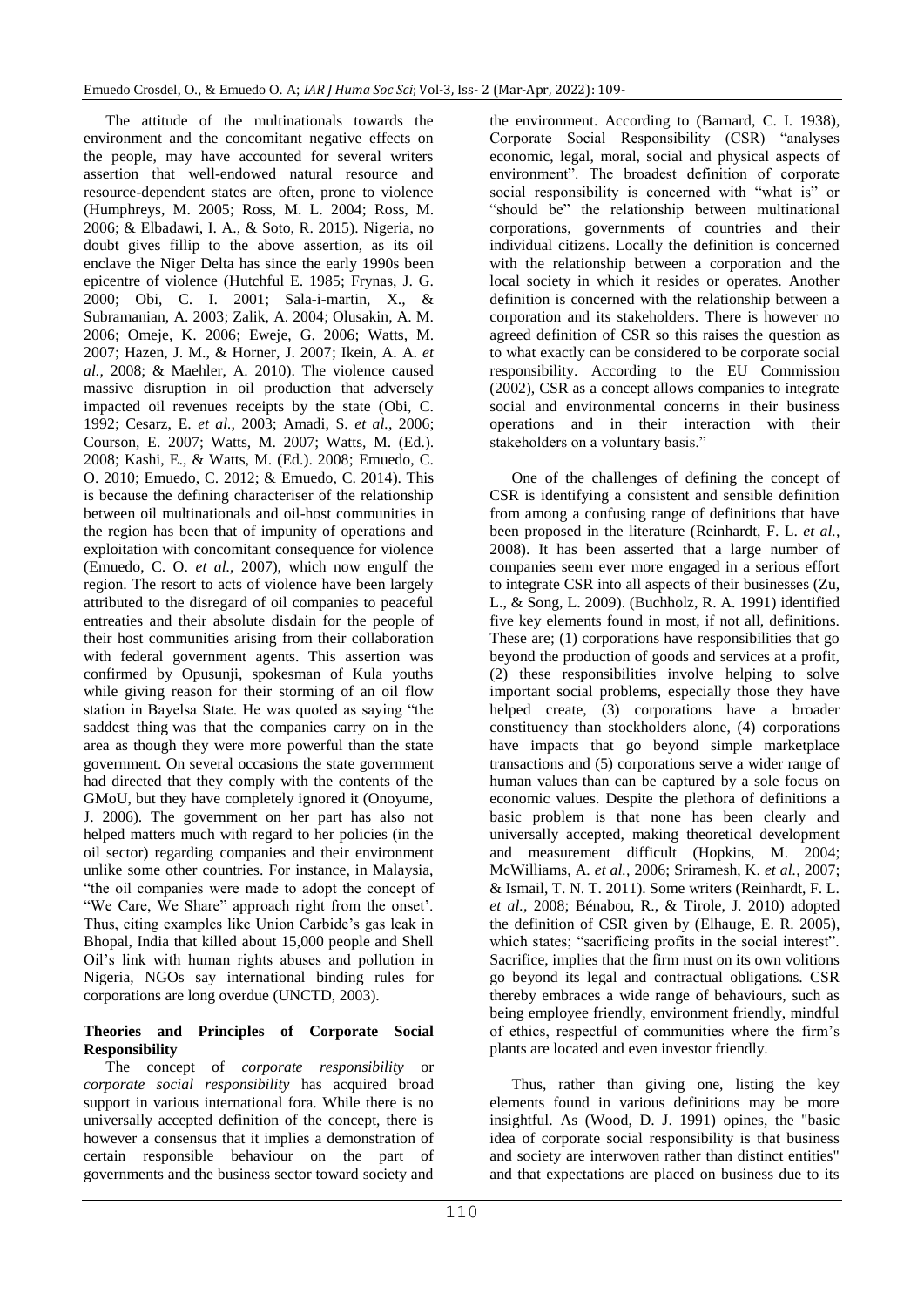three roles: as an institution in society, as a particular corporation or organisation in society, and as individual managers who are moral actors within the corporation. These roles result in three levels of analysis institutional, organisational, and individual and can be expressed in terms of three principles of corporate social responsibility legitimacy, public responsibility, and managerial discretion. However, (Klonoski, R. J. 1991) sets out to address a fundamental question: "Does business and the corporation have a social nature, or not?" The answer given by any stakeholder can be associated with a theory of corporate social responsibility, and these theories fall into three categories; amoral, personal, and social.

#### **The Amoral View**

According to (Klonoski, R. J. 1991) this category represents a traditional view of business and the role of the corporation, that is, the corporation is seen as "highly individualised rights bearing economic entity designed for profit making and legitimatised by the laws governing incorporated businesses". Free market defenders and legal recognition theorists are among those holding this view including some who believe there is no such thing as corporate social responsibility. The "amoral" view should be carefully defined and not confused with an "immoral" view. Amoral refers to an activity without a moral quality, that is, something that is neither moral nor immoral: moral standards, restraints, or principles do not exist. This is quite different from immoral, which denotes activities that are not moral and do not conform to usually accepted or established patterns of conduct. Amoral means lacking in morals, good or bad, while immoral connotes evil or licentious behaviour. Although in some contexts being amoral is considered as reprehensible as being immoral, that is not the position taken by most advocates of the theories listed in this category. (Aaron, K. K. 2012; Eweje, G. 2007; Idemudia, U. 2009; & Ite, U. E. 2007)

#### **The Personal View**

Proponents of this view argue that corporations are responsible for their actions in a way comparable to the actions taken by natural persons or individuals. Therefore, the corporation can be morally blamed in a way identical or very similar to natural persons. In a *Harvard Business Review* article, (Goodpaster, K. E., & Matthews, J. B. 1982) pose the question "Can a corporation have a conscience?" and the conclusion was that conscience can reside in the organisation. Other writers support the view that corporations should be considered as persons and be held morally responsible; (French, P. A. 1979; Donaldson, T. 1986; Hoffman, W. M., & Robert, E. F. 1986; & DeGeorge, R. 1990). However, in the literature a strong counter-argument, which claims that corporations are not persons (Gibson, R. F. 1986; Danley, J. R. 1990; & Velasquez, M. 1990). They argue that it is not possible to impose moral

sanctions or punishments on corporations as corporations. They contend that it is possible to blame or punish the people who work for or manage the corporation but not the corporation itself. Thus, some punishments, such as fines, are in effect paid by shareholders or passed on as costs to consumers (Frynas, J. G. 2001; Akpan, W. 2006; Aaron, K. K., & Patrick, J. M. 2013; & DesJardins, J. R. 2006).

#### **The "Social" View**

This view holds that the activities of corporations occur within an interpersonal and, most likely, social context. Social responsibility means being accountable for the social effects the company has on people - even indirectly (Sharma, A., & Gupta, N. 2003; Nasrullah, N. M., & Rahim, M. M. 2014; Szczuka, M. 2015). The corporation is considered a social institution in society, with social responsibilities. According to (Klonoski, R. J. 1991), the social nature of business can rest in many different theories. Thus, the extent of corporate social responsibility depends on the theoretical foundation used to support the view which, include the following:

- Social Contract An implicit social agreement exists between business and society that determines the social nature of the corporation, identifies its duties and rights, and is considered to be an evolving document.
- Ideological/Historical Society evolves and history gives rise to new social needs, societal demands, and changes in social values to which business is expected to contribute.
- Stakeholder There is a social responsibility function of the interrelationships developed by the corporation with groups that have a stake. This approach was also referred to as "constituency theory." This theory is one of the main underpinnings of this paper
- Legal Creator The corporation is a creature of law, existing only in contemplation of law, and is thus made by society for the common good of society.
- Social Permission Society can legitimately demand that the corporation do certain kinds of activities and if the corporation is harming the public good, can restrict or eliminate its activities.
- Corporate Citizenship With the charter, corporation becomes a legal entity with standing as a citizen similar to that of the individual and has duties as well as rights and privileges.
- Social Impact Business has the power to change society and must consider social responsibilities.
- Social Interpenetration Business is so intertwined with society that it cannot avoid social responsibilities.
- Moral Gratitude/Reciprocity As business operates within a social system, it should be socially responsible out of "gratitude" or have a moral responsibility to "reciprocate." Corporations benefit from and thus owe society.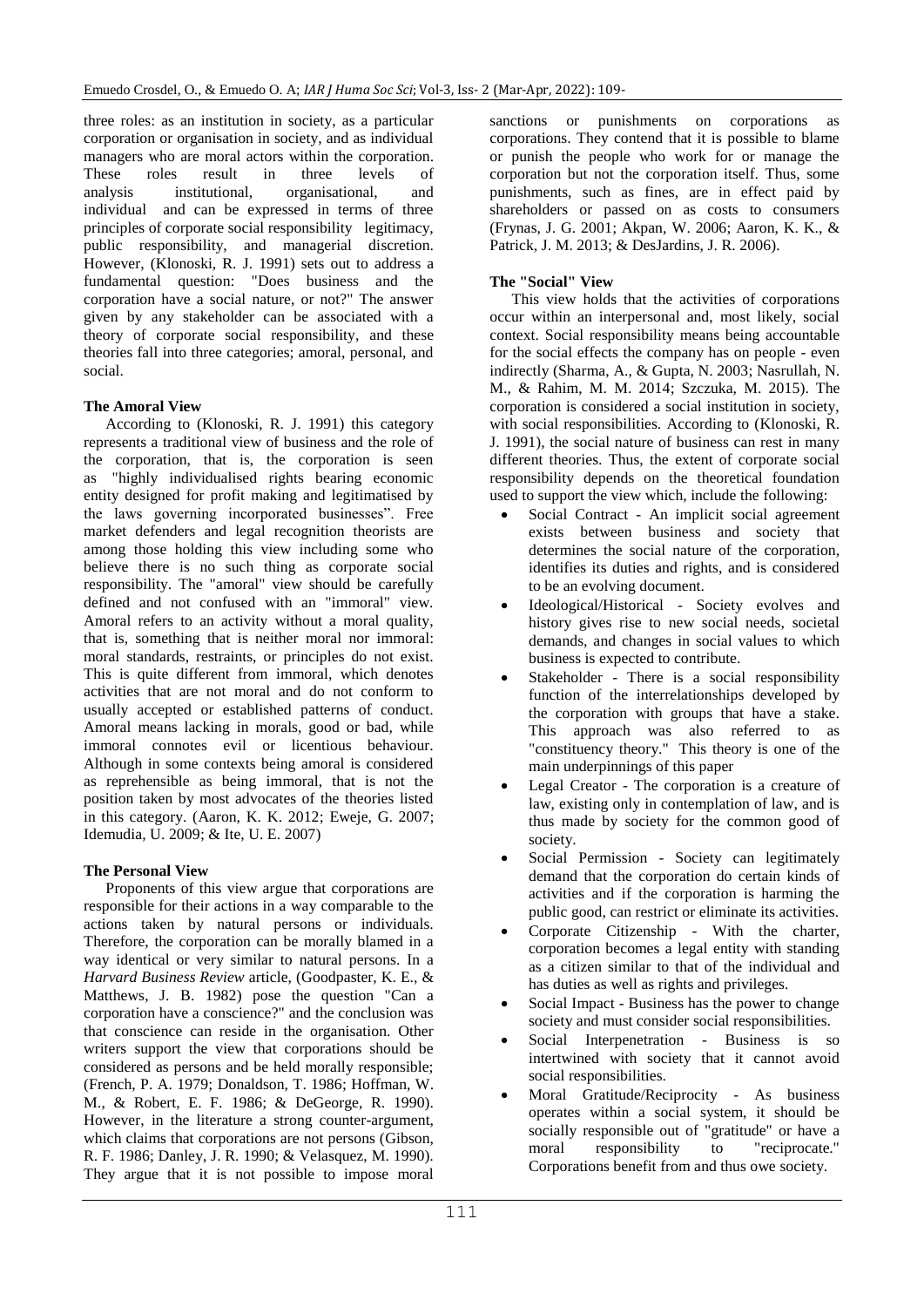- Utilitarian It is to the benefit of society or for the greatest good for the greatest number of people that corporations are socially responsible; social responsibility is in the business's best interest.
- Virtue-Based This view focuses on the development of good or morally virtuous people instead of principles or contracts. A morally responsible business is one in which good people make decisions based on generally developed moral character, self discipline, moderation, hard work, courage, creativity, good humour, and intelligence. (Klonoski, R. J. 1991).

In line with the above theoretical foundations, the need for corporations and governments to adhere to the principles of corporate social responsibility has been underlined by three important international institutions; the World Business Council for Sustainable Development (WBCSD), the Organisation for Economic Cooperation and Development (OECD. 2000) and the Dow Jones Sustainability Indexes (DJSGI. 1999). We briefly here review their policies and guidelines, which represent a global consensus on the imperative of corporate social responsibility.

(Watts, P., & Holme, L. 1999; Watts, P. 2000b) identified the following "core values", which are integral to corporate social responsibility; Human Rights, Employee Rights, Environmental Protection, Community Development Supplier Relations, Monitoring and Stakeholder Rights. Our interest is in human rights, employee rights, environmental protection, community development, and stakeholder rights. These are the core values that define the responsibilities of corporations (and governments) to the society: corporate social responsibility. Thus, what benefit or harm would a company's project bring or does to the human rights of the society, the employee rights of its workers, the environmental protection of the community, the development of the community, and the rights of the community as legitimate stakeholders? In its broadest terms, therefore, the concept of corporate social responsibility is inextricably linked to the notion of environmental justice. How do governments and companies resolve the "distributional inequities in the exposure to environmental risks?" (van der Wal, H. & Klass J. M. 1999; Hill, B. E. 1999). In their study, they found economic instruments to be "socially regressive" and counterproductive to the concept of corporate social responsibility as "the percentage burden is greater for low income households than for higher income households." They argued that "Market-based instruments reduce the powerful and symbolic appeal of pollution control. As a consequence, they may lead to a weakening in the publics" obligation to a shared environmental ethic" (van der Wal, H. & Klass J. M. 1999).

The (OECD. 2000) has also been engaged in developing the concept of corporate responsibility. (OECD. 2000), approved a set of Guidelines for Multinational Enterprises. In the Guidelines, a set of "voluntary principles and standards for responsible business conduct consistent with applicable laws," the (OECD. 2000) stressed the need for both governments and companies to demonstrate their corporate responsibility by pursuing sound environmental and socially based policies. The Guidelines are "to ensure that the operations of these enterprises are in harmony with government policies, to strengthen the basis of mutual confidence between enterprises and the societies in which they operate,...and to enhance the contribution to sustainable development made by multinational enterprises." They challenge multinational enterprises "to implement best practice policies for sustainable development that seek to ensure coherence between social, economic and environmental objectives" (OECD. 2000).

The General Policies of the Guidelines advise enterprises to:

- Contribute to economic, social and environmental progress with a view to achieving sustainable development.
- Respect the human rights of those affected by their activities consistent with the host government's international obligations and commitments.
- Encourage local capacity building through close co-operation with the local community, including business interests, as well as developing the enterprise's activities in domestic and foreign markets, consistent with the need for sound commercial practice.
- Encourage human capital formation, in particular by creating employment opportunities and facilitating training opportunities for employees.
- Refrain from seeking or accepting exemptions not contemplated in the statutory or regulatory framework related to environmental, health, safety, labour, taxation, financial incentives, or other issues.
- Support and uphold good corporate governance principles and develop and apply good corporate governance practices.
- Develop and apply effective self-regulatory practices and management systems that foster a relationship of confidence and mutual trust between enterprises and the societies in which they operate.
- Promote employee awareness of, and compliance with, company policies through appropriate dissemination of these policies, including through training programmes.
- Refrain from discriminatory or disciplinary action against employees who make bona fide reports to management or, as appropriate, to the competent public authorities, on practices that contravene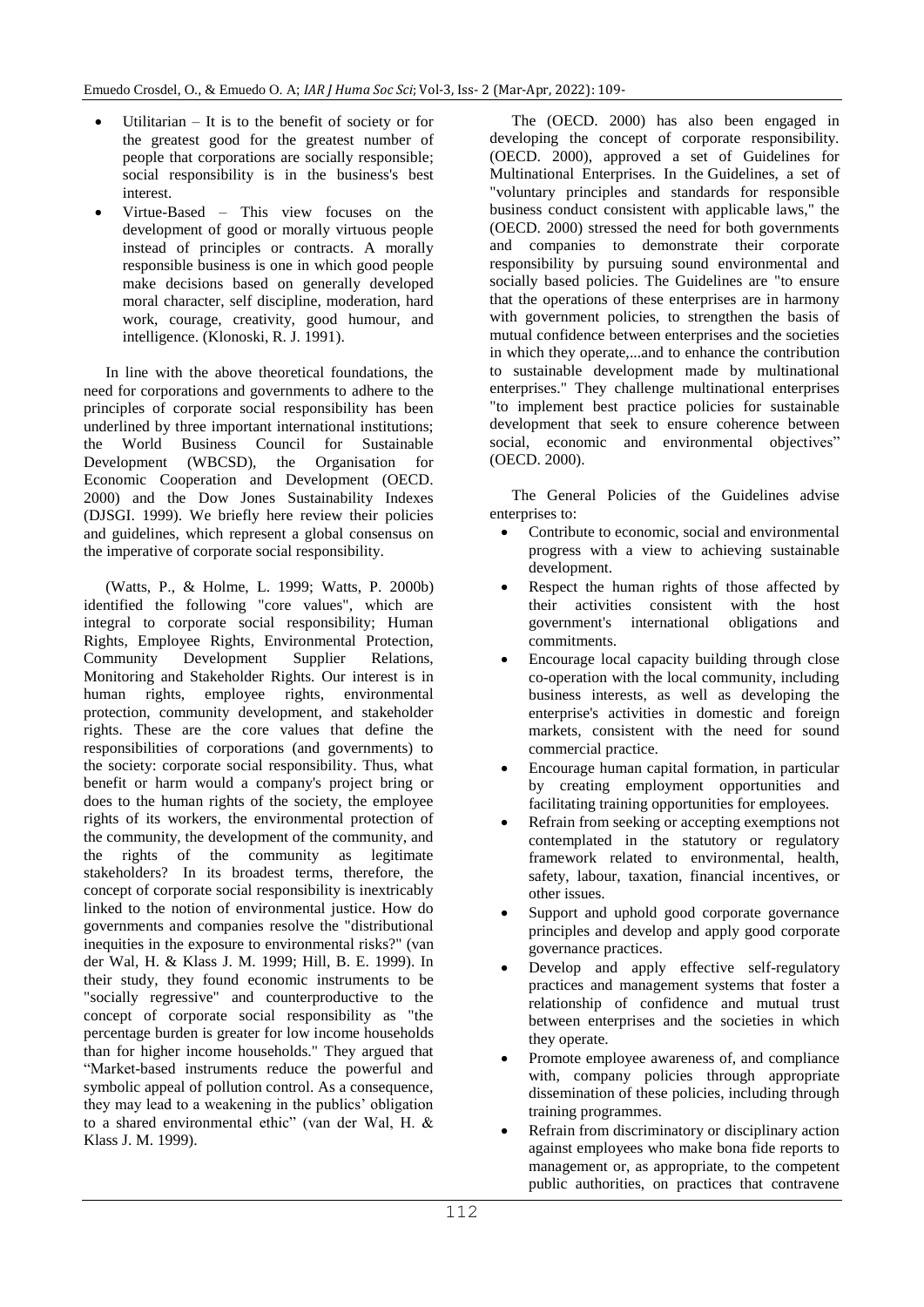the law, the Guidelines or the enterprise's policies.

- Encourage, where practicable, business partners, including suppliers and sub-contractors, to apply principles of corporate conduct compatible with the Guidelines.
- Abstain from any improper involvement in local political activities.

The (DJSI. 1999) also identified "social well-being" (corporate social responsibility) as one of its sustainability principles, which companies must satisfy in order to be listed in the (DJSI. 1999). The Dow Jones Sustainability Group Indexes (DJSGI. 1999) was launched in Zurich, Switzerland on September 08, 1999, as the first "global equity indexes that track the performance of the leading sustainability-driven companies world-wide." The (DJSGI. 2000) includes over "200 of the top sustainability companies in 68 industries in 22 countries. The total market capitalisation of the (DJSGI. 1999) is 4.3 trillion USD" (DJSGI. 1999).

| The (DJSGI. 1999) Principles are as follows; |                                                                                                                                                                                                                                                                             |
|----------------------------------------------|-----------------------------------------------------------------------------------------------------------------------------------------------------------------------------------------------------------------------------------------------------------------------------|
| <b>Sustainability</b><br><b>Principles</b>   | <b>Components</b>                                                                                                                                                                                                                                                           |
| Technology                                   | The creation, production and delivery of products and servicesbased on innovative technology and<br>organisation that use financial, natural and social resources in an efficient, effective and economic<br>manner over the long-term                                      |
| Governance                                   | Corporate sustainabilitybased on the highest standards of corporate governance including<br>management responsibility, organisational capacity, corporate culture and stakeholder relations                                                                                 |
| <b>Shareholders</b>                          | Shareholders' demands should be met by sound financial returns, long-term economic growth, long-<br>term productivity increases, sharpened global competitiveness and contributions to intellectual capital                                                                 |
| Industry                                     | Sustainability companies should lead their industry's shift towards sustainability by demonstrating<br>their commitment and publicizing their superior performance                                                                                                          |
| Society                                      | Sustainability companies should encourage lasting social well being by their appropriate and timely<br>responses to rapid social change, evolving demographics, migratory flows. Shifting cultural patterns<br>and the need for life-long learning and continuing education |

*Source:* (DJSGI. 1999)

Thus, the concept of corporate social responsibility has been placed on the global agenda by leading international organisations. It should be seen as a critical challenge to environmental justice as it compels governments and industries to address the distributional inequities of environmental risks, especially in the natural resource sector of the economy. According to (Drucker, P. F., 1997) the concept of social responsibility is the demand/need that businesses should take responsibility for social problems/growth, social issues, social and political goals and thereby become the Keeper of society's conscience and solver of her problems. In other words, successful businesses should act as big brothers to society at large and specifically within the particular environment where they operate (Drucker, P. F., 1997). The Niger Delta situation is attributable to non-sustainability of the environment due to damage from oil multinationals operations (Ogula, D. 2012). As, such, it has been argued that oil multinationals in the Niger Delta, need to understand that CSR is about ensuring that existing sources of survival are not ruined due to their operations, rather than merely providing some token social facilities (Ukpongson, M., & Onu, D. 2004; Evuleocha, S. U. 2005). For as it has been asserted no amount of money can compensate for the future loss of sources of livelihood (Idemudia, U., & Ite, U. E. 2006a, Idemudia, U., & Ite, U. E. 2006b). It would seem however, that MNCs in the Niger Delta are unable to appreciate peculiarities of the oil-host communities" but rather on actions aimed at the goal of profit maximisation

(Evuleocha, S. U. 2005; Amaeshi, K. M. *et al.,* 2006; & Oni, S. I., & Oyewo, M. A. 2011).

#### **Oil Companies Operations and the Environment in Nigeria**

The concept of social responsibility is a guide to businesses and corporations about the need to accept their respective environment of operation as a closely related part of their enterprises. This is more so in a situation where the nature of business taking place impacts negatively on the lives, property and general habitat of the host communities. However, as (Awobajo, S. A. 1981) asserted, there is evident widespread default by companies operating in the Third World most especially in Africa. Having already encountered the concepts of corporate social responsibility, the task of this section is first, to review the policies of oil multinational companies vis-a-vis those concepts and to assess the impact of those policies on the people and environment of the Niger Delta, using Shell Petroleum Development Company (SPDC). The choice of SPDC is informed by the vastness of its operations in the Niger Delta. Shell**<sup>1</sup>** began its exploration for oil in Nigeria in 1937, but was granted a licence on November 4, 1939. It discovered Nigeria's first commercial oil field in 1956, at Oloibiri, Bayelsa State. From a modest production level of 6,000 barrels of crude oil per day (bpd) in 1958 to its current level of more than 1 million bpd, Shell is responsible for almost 50% of Nigeria's production. The company employs over 10,000 staff, including about 4,000 permanent staff. The Niger Delta is the main operating centre of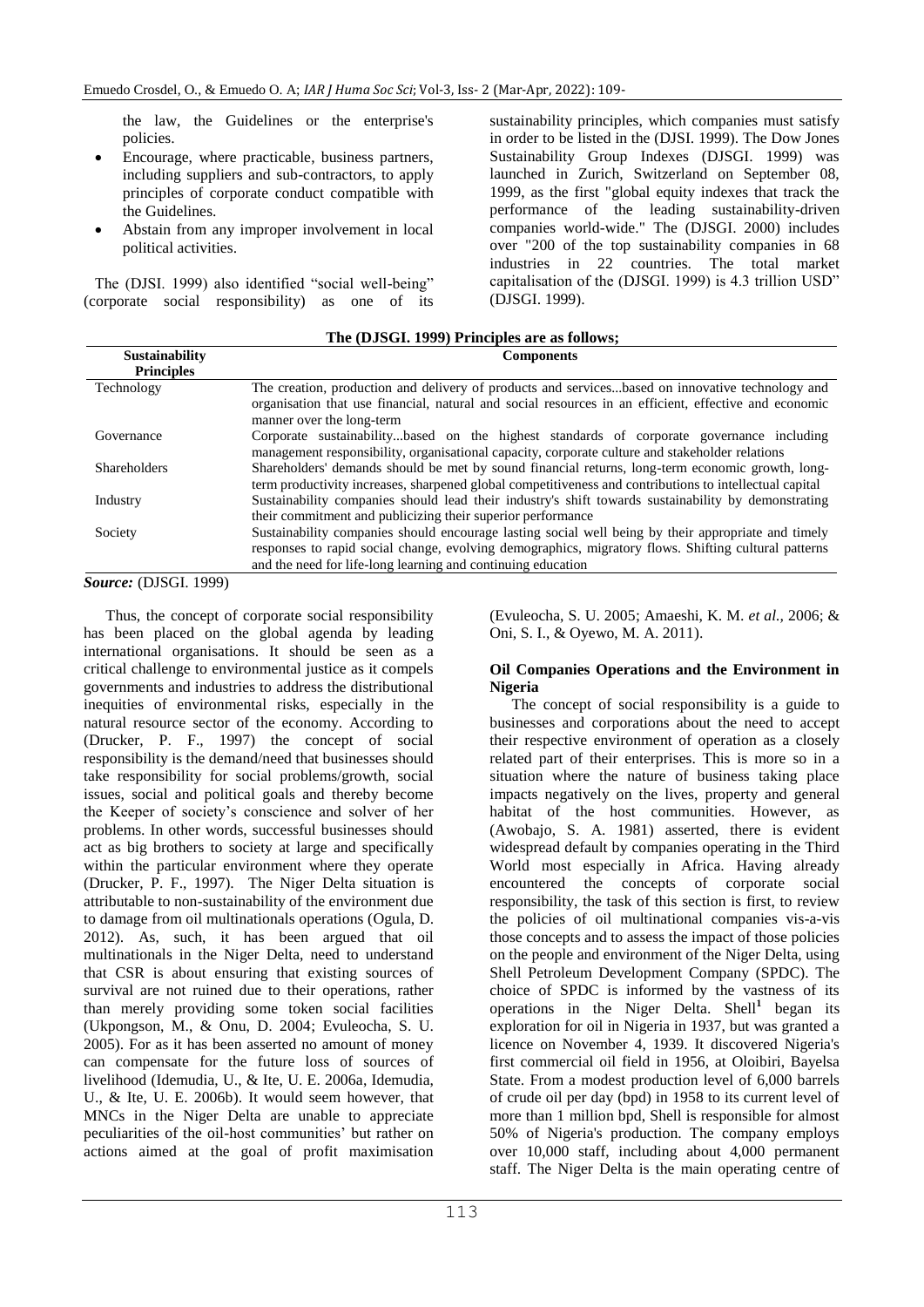Shell, where the company manages an oil mining lease area of "about  $31,000 \text{ km}^2$ ;  $6,000 \text{ kilometers}$  of pipelines and flow lines, 87 flow stations, eight gas plants and more than 1,000 producing wells" **<sup>2</sup>** .

Fundamentally, however, the choice of Shell is informed by the fact that it is the only oil company engaged in Nigeria that is a member of the WBCSD. Furthermore, the company's former Chief Executive in Nigeria (1991-1994) and also a former Managing Director of Royal Dutch/Shell Group, Mr. Phil Watts, is an executive member of the WBCSD and co-chair of the Working Group that produced the Corporate Social Responsibility Report for the WBCSD (Watts, P. 2000b). It is against this background that the activities of SPDC are situated within corporate social responsibility in the Niger Delta. Though Shell controls only 30% of the shares of SPDC, the company's corporate membership in the WBCSD determine SPDC's strategies on corporate social responsibility.

Nigeria"s extant laws and guidelines, which are supervised by the Federal Environmental Protection Agency (FEPA) and the Department of Petroleum Resources (DPR) give as condition, the execution of Environmental Impact Assessments (EIA) for new projects and Environmental Evaluation Reports (EER) for ongoing operations. However, while the regulations and standards of DPR and FEPA may compare favourably with those of advanced western countries, like Canada and the United States, the gap is obviously in the enforcement and controls of those regulations and standards. EIA studies are not carried out and when they do, they are usually mere "veneers", rushed by academic contractors who are largely unfamiliar with Niger Delta flora and fauna (Emuedo, C. O. *et al*, 2007). This is because the oil companies, act with impunity and carry out their operations in a manner that would be considered illegal in other parts of the world. This act of impunity is even more glaring in the case of Shell. For example, "for Shell's pipeline from Stanlow in Cheshire to Mossmoran in Scottland, 17 different environmental surveys were commissioned before a single turf was cut... A detailed Environmental Assessment Impact covered every measure of the (pipeline) route.. Elaborate measures were taken to avoid lasting disfiguring and the route was diverted in several palaces to accommodate environmental concerns. On the contrary, the Niger Delta, people have never seen, let alone been consulted over, an environmental impact assessment (Rowell, A. 1994).

This therefore, explains the appalling state of Shell's pipelines, which criss-cross the Niger Delta landscape, including lands once used for agricultural purposes rendering them economically useless, in the face of Nigeria's environmental regulations and standards. More than 80% of these pipes are either lying mostly on the surface or barely below ground level as a result of which, they are easily affected by acid rain – the result of gas flaring. Thus, the busting of pipes lines is frequent, confirming that the entire pipeline network needs total overhauling. An estimated 56m gallons of oil has been spilled onto farmlands and into community water supplies (Banfield, J. (1998), while (Dublin-Green, W. F. *et al.,* 1998) opines that between 1976 and 1998, a total of 5,334 cases of oil spills were recorded, which released a cumulative total of about 2.8 million barrels of oil into the land, swamps, estuaries and coastal waters. A Shell report stated that from 1982 to 1992, 1,626,000 gallons were spilled from the company"s Nigerian operations in 27 separate incidents. Of the total number of spills recorded for Shell, 40% were in Nigeria, which Shell says are caused by sabotage whereas most spills occur in the Niger Delta because of malfunction or corrosion of equipment. According to the Nigerian Ministry of Petroleum Resources, there were 2,676-recorded spills between 1976 and 1990, as follows; 38% equipment malfunction, sabotage18% and corrosion of equipment 21%, and to accidents 23%. A report showed that 14 million litres of crude oil was spilled into the environment in three years (Jeremiah, K. 2021). Also, AITEOs OML 29 Santa Barbara South Well 01 spilled over 2 million barrels of crude oil into the ecosystem before it was stopped on December, 8 2021, 32 days after it started (Akpan, W. 2006; Onoyume, J. 2006). However, it has been asserted that these official figures are grossly inaccurate as many spills often, go unreported (Hunt, T. 2000; Iyayi, 2004).

Indeed, Shell"s annual rate of oil spills and the extent of its corrosive pipelines continue to define its activities in the Niger Delta. Shell"s data indicated that there were 815 oil spills between 1997 and 1999, out of which its corrosive pipelines caused 170, an alarming 20.85%. This data is exclusive of the massive volume spilled at Ekakpamre, Delta State, in 1999 (Shell. 1998; Shell. 1999). As (Natufe, O. I. 2001) opined, Shell blamed that oil spill on "sabotage", just as it has always done in cases of massive oil spills caused by its corrosive pipelines (Natufe, O. I. 2001). A renowned authority on the political economy of oil corporations, Terisa Turner, in an independent assessment exposed the falsity of Shell's "sabotage" thesis of Shell's oil spill at Ogbodo, Rivers State. Turner declared: " The claim of sabotage is patently false...The oil companies have been claiming that the oil spills, the pipeline explosions were all caused by sabotage. But there is no evidence to this so far. These are just lies, distractions, shirking of responsibility on the part of the oil companies - and Shell here is the most serious culprit" (Turner, T. 2001). In the Niger Delta, Shell is responsible for more than 60% of the gas flaring (Hunt, T. 2000). Shell admits to burning off two billion standard cubic feet of gas a day in the Niger Delta. Britain"s World Wide Fund for Nature says gas flares in Nigeria emit more than 34 million tons of carbon dioxide annually (Shelby, B. 1996) and 12 million tons of methane a year, making it the world"s largest single contributor to global warming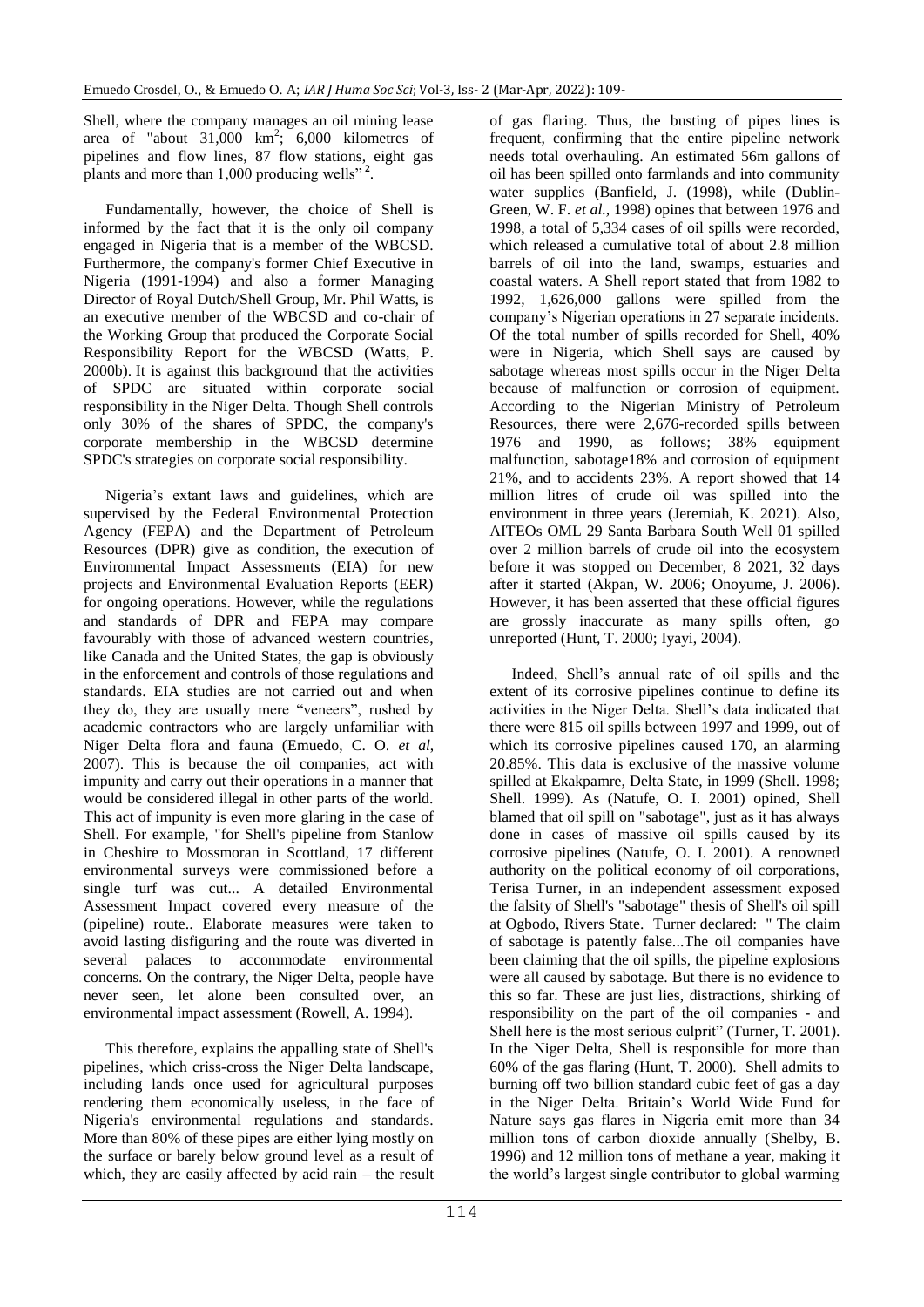(Hunt, 2000). According to Terisa Turner, "it is criminally negligent of Shell, Texaco, Agip, Elf, and the other oil companies...hand in hand with NNPC, to be flaring natural gas and on this massive scale" (Turner, T. 2001).

In addition, it has been estimated that in its operation in the Niger Delta, Shell has cut nearly 40,000 miles of seismic lines through the fragile Niger Delta ecosystems, 24,000 miles of which are through delicate mangrove swamps (Douglas, O., & Okonta, I. 2001). (Emuedo, A. O., & Anoliefo, G. O. 2008) reported that crude oil pollution affects the development of plant roots in the mangrove plant leading to eventual death. It takes about 35 year for mangrove plant destroyed to regenerate completely. Therefore, the effect of oil exploration and exploitation activities on the mangrove ecosystem; the hub on which the lives of the Niger Delta rural population revolves can best be imagined. With regards to the health of the people, a consortium of experts in their study of oil spillage in the Niger Delta reported the proliferate manifestation of several phobic disorders (fears) such as Agoraphobic Disorder, Post Traumatic Stress Disorder, Obsessive-Compulsive Stress Disorder, Somato Form Stress Disorder, Hypochrondriasis and Affective Stress Disorder on the people of the Niger Delta, due to their continuous contact with the contaminated environment (Akpofure, E. A. *et al.,* 2000). (Achebe, C. 2001) also reported the dramatic increased in the incidence of skin diseases, a result of the people bathing and drinking in polluted water. Furthermore, malnutrition with the evidence of Kwashiorkor has returned to the Niger Delta and according to (Ekpu, A. O. 1995) crop failure and diminishing fish populations as a result of environmental pollution is responsible. In addition, toxins such as phenol cyanide and sulphide-suspended solids are found in large concentrations in river in the Niger Delta as frequent oil pollution particularly through spills has led to bioconcentration of this toxin. The effects of cyanide on the thyroid gland, the neurological system, and respiratory system are well documented (ATSDA 2003).

Despite the massive environmental degradation, coupled with the abject poverty, the oil companies have done little to alleviate the sufferings of the Niger Delta people either by bettering their environment or their means of livelihood. The attendant discontent especially in Ijaw land led to the Kaiama Declaration of December 31, 1998, calling for an end to the continuous deprivation of the people of region. The incessant conflicts, which have engulfed the whole region, often with implication for the international community, are clear manifestation of the seriousness with which the Nigerian State through the government has tackled the twin issues of environmental degradation and poverty in the Niger Delta. Thus, the Niger Delta has become a metaphor for underdevelopment in Nigeria, for beside the massive exploitation of the area, the oil companies

and the government have not made any serious efforts whatsoever to pay the least attention to the very serious environmental degradation which have accompanied oil production and exploration activities in the Niger Delta. As (Turner, T. 2001) aptly opines, the involvement of the federal government in this environmentally destructive practice, through its crown corporation, the Nigerian National Petroleum Company (NNPC), is a testimony of its policy on the safety and security of the Niger Delta people. Thus, reactions against the deplorable situation in the region have gone beyond facilities destruction to incidences of violence against foreign oil workers. This what some writers have labelled "Columbianisation of the Niger Delta" (Drohan, M. 2000; Fleshman, M. D. 1999).

### **CONCLUSION**

It is quite obvious to any observer except the multinational oil companies and the Nigerian state that the people of the Niger Delta residing in the areas of oil exploration bear a significantly higher exposure to serious environmental risks. The Niger Delta ecosystems have been rendered desolate as a result of environmental degradation caused by oil exploration. In consequence, the entire region has become an environmental disaster, a "dead land", to borrow a phrase from Terisa Turner, due to the activities of oil companies, led by Shell. According to Professor D. Denga as quoted by (Ake, C. 1981), in countries like Libya, Saudi Arabia, Kuwait etc all the citizens enjoy the gains of oil because oil is mined all over the country, the whole society is therefore, the host community. In Australia and even New Zealand, necessary policies have been put in place by the government to help a deprived group like the Aborigines. The Niger Delta crisis had become retrogressive and counter-productive since left unattended to (Ake, C. 1981). Alex Ekwueme also blamed the delinquency of the oil companies directly on the Nigerian federal government for its inability to arrive at genuine (practical) policies for the Niger delta region (Nwokoh, C. 2000). He went further to state that oil money was not being used in developing the oil producing areas and that if the government were giving some little attention to the oil regions, the whole of the Niger Delta Area would have changed for good already (Ake, C. 1981).

Thus, the oil companies with the connivance of the Nigerian state equally deprive the host communities in the Niger-Delta by the deliberate abuse of their habitat. In February 2003 a panel of jurists set up by the House of Representatives, to investigate the complaints of the Ijaws against Shell noted that oil companies operating in these areas including Shell were only interested in their business to the detriment of the host communities. The panel therefore recommended that Shell should pay the Ijaws the sum of \$1.5 billion as compensation for the persistent damage to their environment over the years (Emuakpor, C. O., 1998), which Shell refused to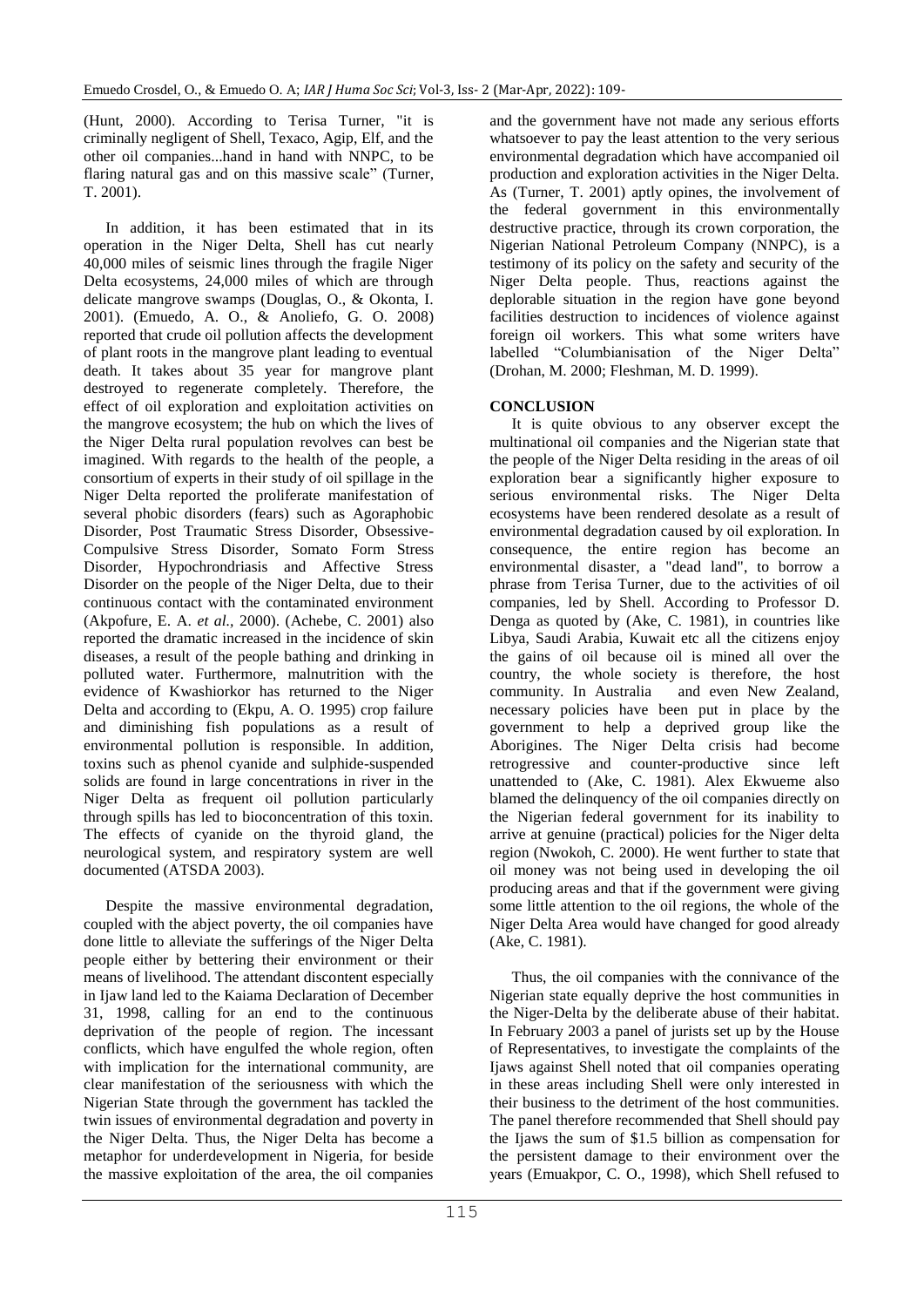pay. Contrast this with the Exxon Valdez oil spill in Alaska U.S.A., on March 24, 1989. About 11 million gallons of crude oil were spilled by the Exxon Valdez, and it is estimated that Exxon has paid "anything from US\$4 billion to over US\$9 billion"**<sup>3</sup>** in clean up and liability fees. If we accept the premise that, the fundamental function of a state is to provide for the safety and security of its citizens, one is then baffled as to the whereabouts of the Nigerian state on this issue as all other functions - economic prosperity, etc. - derive from this fundamental function. Thus, any activity of government that fails the test of enhancing the safety and security of its citizens is inimical to the principles of good governance. Oil exploration and exploitation have not only ruined the economic base (means of livelihood) of the Niger Delta people, it has grossly endangered their safety and security in such a way that, any future recovery becomes a matter of doubtful conjecture.

Driven by economic gain, the oil multinationals have neglected the *safety* and security of the Niger Delta, while milking the region to finance its economic, industrial and political programmes. By its actions, it would appear that the only concern of the Nigerian state is to ensure the continued flow of oil, which accounts for more than 90% of its revenue. Therefore, it has adopted positions injurious to the environment and the people, but supportive to the oil companies in the region. Thus, it was no surprise when thousands of poor peasants were killed in a series of oil fire disasters across the region; Idjerhe, Ekakpamre, Amukpe, Egborode, and Elume caused by the corrosive pipelines of the oil companies. These wanton deaths clearly manifest the failure of social corporate responsibility in the Niger Delta. There is thus, the urgent need for the oil multinationals in the Niger Delta to work assiduously for adoption of social and environmentally compliant corporate social responsibility concepts that will guarantee sustainability of the environment in the region.

#### **Notes**

- Originally known as *Shell D'Arcy*, later *Shell-BP,*  jointly financed by the *Royal Dutch/Shell Group of Companies* and the British Petroleum.
- SPDC, 2000 *HIGHLIGHTS*, npd, p.5. See also, SPDC: Factfile, http//www.shellnigeria.com/shell/factfile\_rhs.asp
- $\triangleright$  In 2001, total revenue from onshore oil production was 233 billion naira. Of this figure, Bayelsa State"s contribution was 36.22%, Delta State 29.19%, Rivers State 27.57% other state contributed the rest.

#### **REFERENCES**

1. Aboo, D.E., (2000). The NDDC Bill and the Niger Delta Environment", *The Guardian* (Lagos) Monday August 28.

- 2. Achebe, C. (2001). The Niger River Delta: Environmental and Health Implications of Oil Exploitation. In: W.J. van den Brink, et al. (ed.), *Contaminated Environment*, Kluwer Academic Publishers, Dordrecht, pp 565-579.
- 3. Ake, C. (1981). A Political Economy of Africa Longman Group Ltd. *London England*.
- 4. Akpan, W. (2006). Between responsibility and rhetoric: Some consequences of CSR practice in Nigeria's oil province. *Development Southern Africa*, *23*(2), 223-240.
- 5. Akpofure, E. A., Efere, M. L., & Ayawei, P. (2000). Oil spillage in Nigeria's Niger Delta-An Integrated Grass-Root Post Impact Assessment of Acute Damaging Effects of Continuous Oil spills in the Niger Delta, [http://www.waado.org.](http://www.waado.org/) *A Paper Report on Oil Spillage in Niger Delta*.
- 6. Amadi, S., Germiso, M., & Henriksen, A. (2006). Statoil in Nigeria: Transparency and local content. *Future in our Hands Report*, *1*. Retrieved from [https://www.google.co.uk/url?sa=t&rct=j&q=&esr](https://www.google.co.uk/url?sa=t&rct=j&q=&esrc=s&source=web&cd=1&cad=rja&uact=8&ved=0C)

[c=s&source=web&cd=1&cad=rja&uact=8&ved=0](https://www.google.co.uk/url?sa=t&rct=j&q=&esrc=s&source=web&cd=1&cad=rja&uact=8&ved=0C) [C](https://www.google.co.uk/url?sa=t&rct=j&q=&esrc=s&source=web&cd=1&cad=rja&uact=8&ved=0C)

- 7. Amaeshi, K. M., Adi, B. C., Ogbechie, C., & Amao, O. O. (2006). Corporate Social Responsibility (CSR) in Nigeria: western mimicry or indigenous practices?. *International Centre for Corporate Social Responsibility (ICCSR), 39*(4).
- 8. Aaron, K. K. (2012). New corporate social responsibility models for oil companies in Nigeria"s delta region: What challenges for sustainability?. *Progress in Development Studies*, *12*(4), 259-273.
- 9. Aaron, K. K., & Patrick, J. M. (2013). Corporate social responsibility patterns and conflicts in Nigeria"s oil-rich region. *International Area Studies Review*, *16*(4), 341-356.
- 10. ATSDA (2003), Agency for Toxic Substance and Disease Registry [www.atsdr.cdc.gov/toxprofiles/phs8.html](http://www.atsdr.cdc.gov/toxprofiles/phs8.html)
- 11. Awobajo, S. A. (1981). An analysis of oil spill incidents in Nigeria–1970-1980. In *Proceedings of the international Seminar on the Petroleum Industry and the Nigeria Environment,(Lagos: NNPC)*.
- 12. Adeyemi, B. (2002). Corporate Social Responsibility as a Stimulus for Competitive Advantage. *The Guardian* (Lagos) December 6.
- 13. Banfield, J. (1998). The corporate responsibility debate. *African Business*. Nov.
- 14. Barnard, C. I. (1938). The functions of the executive. *Cambridge, MA: Harvard University Press.*
- 15. Bénabou, R., & Tirole, J. (2010). Individual and corporate social responsibility. *Economica*, *77*(305), 1-19.
- 16. Benson, N. U., Essien, J. P., Williams, A. B., & Bassey, D. E. (2007). Mercury accumulation in fishes from tropical aquatic ecosystems in the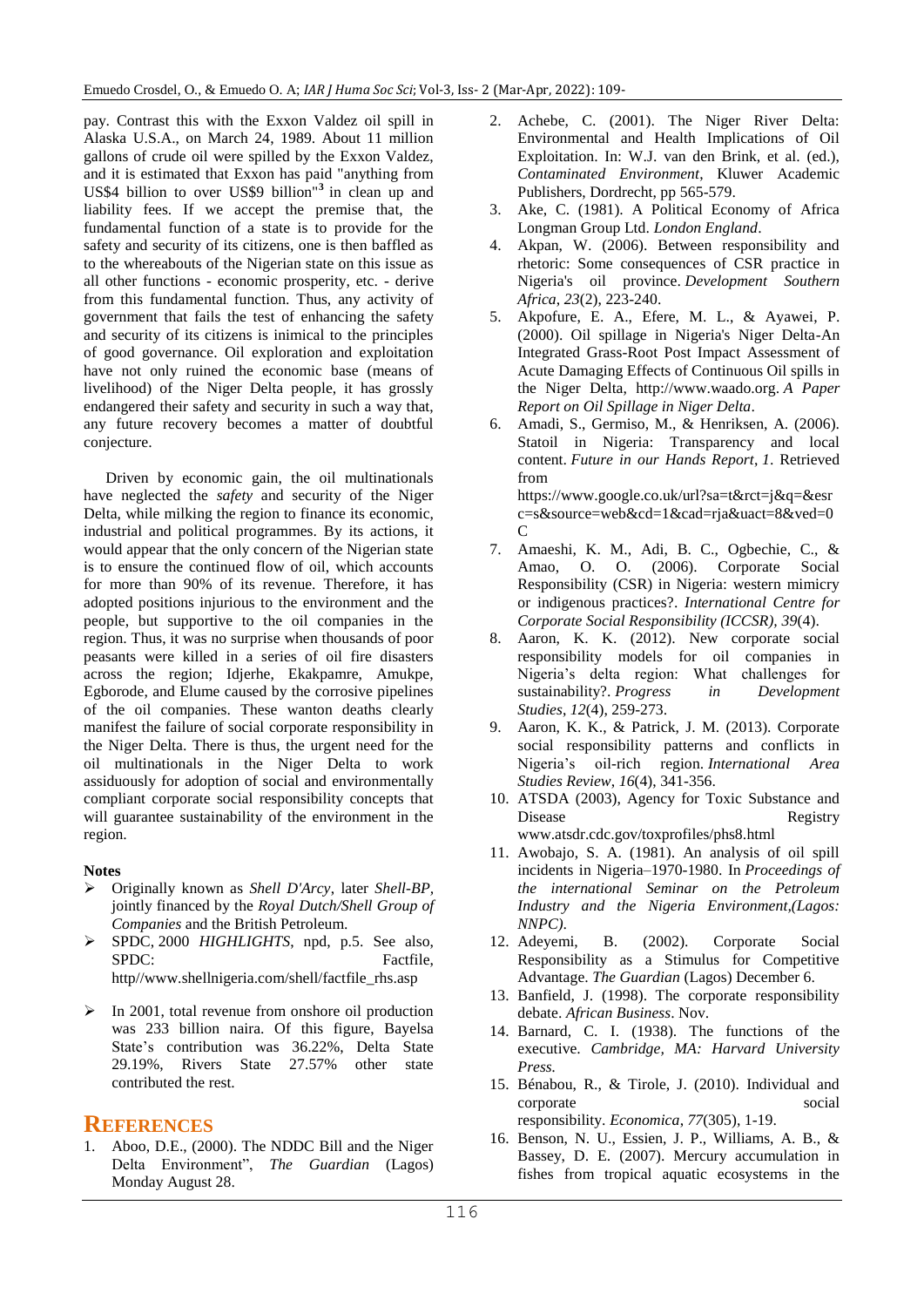Niger Delta, Nigeria. *Current Science*, *92*(6), 781- 785.

- 17. Bérubé, N., & Aquin, B. (2005). Chiquita"sChildren. *Global Policy Fórum. Disponível em: [http://www.globalpolicy.org/socecon/tncs/2005/05](http://www.globalpolicy.org/socecon/tncs/2005/0510chiquitaschildren) [10chiquitaschildren.](http://www.globalpolicy.org/socecon/tncs/2005/0510chiquitaschildren) htm. Acesso jun*.
- 18. Buchholz, R. A. (1991). Corporate responsibility and the good society: From economics to ecology. *Business Horizons*, *34*(4), 19-32.
- 19. Cesarz, E., Morrison, J. S., & Cooke, J. (2003). Alienation and militancy in Nigeria's Niger Delta. *CSIS* Africa Notes, 16, 1-4. [http://csis.org/files/media/csis/pubs/anotes\\_0305.pd](http://csis.org/files/media/csis/pubs/anotes_0305.pdf) [f](http://csis.org/files/media/csis/pubs/anotes_0305.pdf)
- 20. CIA World Factbook (2000). (http://www.cia.gov/cia/publications/factbook/geos /ni.html); figure is estimated for 1999.
- 21. Courson, E. (2007). The burden of oil: social deprivation and political militancy in Gbaramatu Clan, Warri South West LGA, Delta State, Nigeria. *Niger Delta Economies of Violence, Working Paper*, *15*. International Studies, University of California, Berkeley, USA
- 22. Dadiowei, T. E. (2003, July). Women, environmental impact assessment (EIA) and conflict issues in the Niger Delta: A case study of Gbaran oil field communities in Bayelsa State. In *National Workshop on 'Gender, Politics and Power: Overcoming the Barriers to the Emergence of Women Political Leaders in Nigeria', Organised by the Centre for Social Science Research and Development (CSSR&D) at the Lagos Airport Hotel, Ikeja, July* (pp. 28-30).
- 23. Daka, E. R., Ekeh, C. A., & Moslen, M. (2008). Cadmium and lead levels in some fish species from Azuabie creek in the Bonny Esturary, Nigeria. *African Journal of Biotechnology*, *7*(1). 063-064, January 4.
- 24. Danley, J. R. (1990). Corporation moral agency: the case for anthropological bigotry. In W. Michael Hoffman and Jennifer Mills Moore (Eds.), *Business Ethics: Readings and Cases in Corporate Morality* New York: McGraw Hill Publishing Co. pp. 202- 208.
- 25. DeGeorge, R. (1990). *Business Ethics* (3rd ed.). New York: MacMillan Publishing Co.
- 26. DesJardins, J. R. (2006), *An Introduction to Business Ethics,* 2nd ed., McGraw-Hill, New York, NY.
- 27. DJSGI, (1999), Dow Jones Sustainability Group Index, Zurich, *Press Release*, September 8.
- 28. Godwin, J., Vaikosen, N. E., Njoku, C. J., & Sebye, J. (2011). Evaluation of some heavy metals in *Tilapia nicolitica* found in selected rivers in Bayelsa State. *Electronic Journal of Environmental, Agricultural & Food Chemistry*, *10*(7), 2451-2459.
- 29. Donaldson, T. (1986). Fact, fiction, and the social contract: A reply to kultgen. *Business and Professional Ethics Journal*, *5*, 40-46.
- 30. Drohan, M. (2000), Oil on troubled waters, Can the oil industry ever do right by the people of Nigeria"s ravaged Niger Delta? *The Globe and Mail*, Nov 24.
- 31. Drucker, P. F., (1997). *Management*, Pan Books Limited, New York.
- 32. Dublin-Green, W. F., Nwankwo, J. N., & Irrechukwu, D. O. (1998). Effective regulation and management of HSE issues in the petroleum industry in Nigeria. In *SPE International Conference on Health, Safety, and Environment in Oil and Gas Exploration and Production*. OnePetro. Caracas Venezuela, 7 – 10 June 1998. Paper No. 50E 40/26.
- 33. Ekpu, A. O. (1995). Environmental Impact of Oil on Water: A Comparative overview of the Law and Policy in the United States and Nigeria. *Denver Journal on International Law and Policy, 24*, 55.
- 34. Elbadawi, I. A., & Soto, R. (2015). Resource rents, institutions, and violent civil conflicts. *Defence and Peace Economics*, *26*(1), 89-113.
- 35. Elhauge, E. R. (2005). Corporate managers" operational discretion to sacrifice corporate profits in the public interest. *Environmental Protection and the Social Responsibility of Firms: Perspectives from Law, Economics, and Business*, *13*, 13-76.
- 36. Emuakpor, C. O., (1998), "Woes of Oil People!" *The Guardian*, (Lagos) August 20.
- 37. Emuedo, A. O., & Anoliefo, G. O. (2008). Ecophysiological Implications of Crude oil pollution on Rhizophora recemosa (GFW MEYER-FWTA). *Nigerian J. Bot*, *21*(2), 238-251.
- 38. Emuedo, C. O., Anoliefo, G. O., & Emuedo, O. A. (2007). The Environment, Conflict and Poverty Nexus: A Perspective on the Niger Delta. *Environment and Society in Nigeria. Environment and Behaviour Association of Nigeria (EBAN), University of Lagos*.
- 39. Emuedo, C. O. (2010). Oil, the Nigerian state and human security in the Niger Delta. *Unpublished Ph. D. thesis research report submitted to the Department of Political Science and Public Administration, University of Benin, Benin City*.
- 40. Emuedo, C. (2012). Contradictions of security paradigms and state repressions in the Niger Delta sub-region of Nigeria. *Global Journal of Social Sciences*, *11*(1), 9-19.
- 41. Emuedo, C. (2014). Oil and conflict nexus: The greed model and insecurity in the Niger Delta, Nigeria. *Global Journal of Human-Social Science*, *14*(4), 6-16.
- 42. Emuedo, C. O., Abam, M., & Oligbi, B. (2017). Environmental Insecurity and Erosion of Women Socio-economic Status in the Niger Delta, Nigeria. *International Journal of Sciences*, *6*(9), 16-28.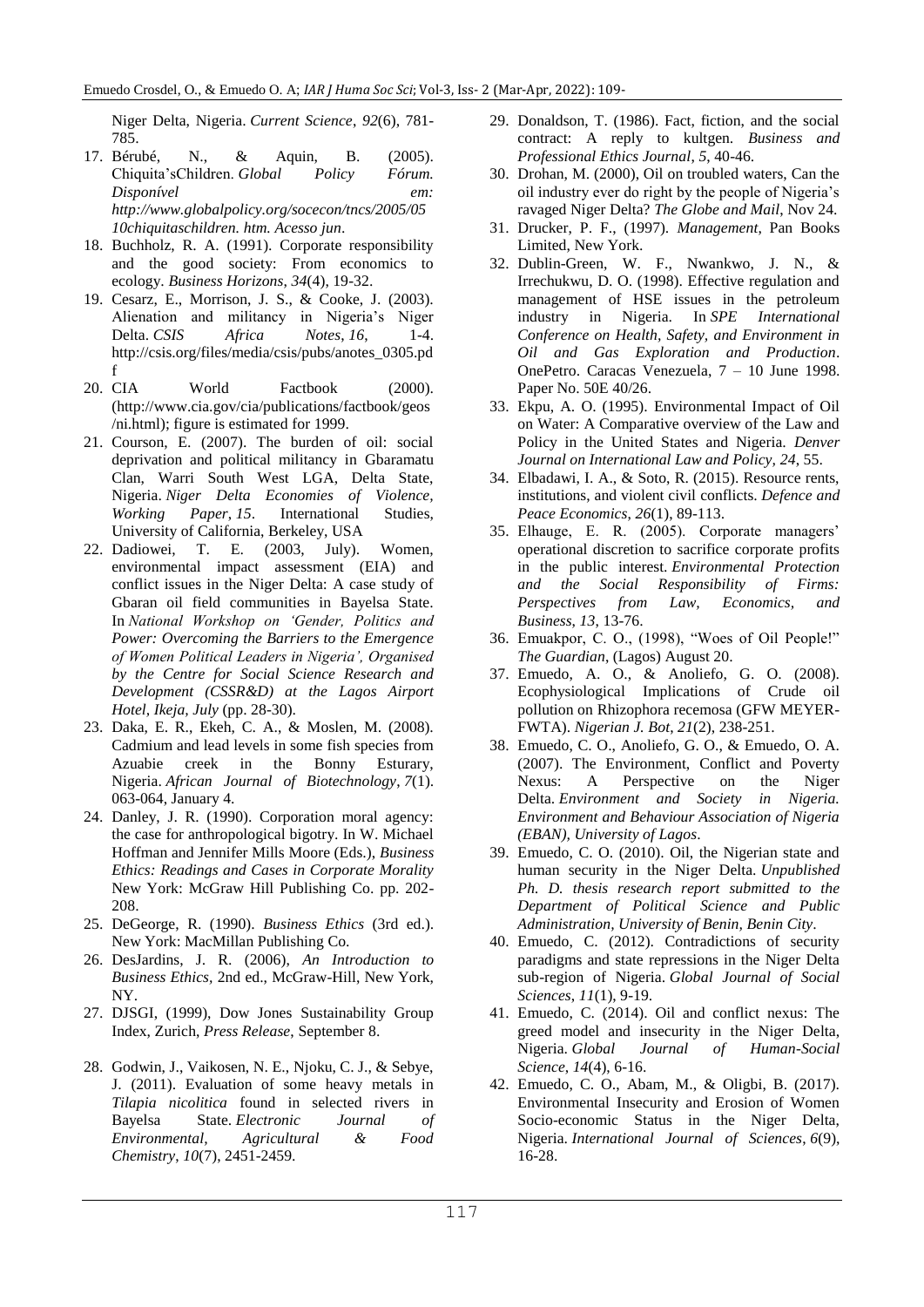- 43. Evuleocha, S. U. (2005). Managing indigenous relations: Corporate social responsibility and corporate communication in a new age of activism. *Corporate Communications: An International Journal*, *10*(4),328-340.
- 44. Eweje, G. (2006). Environmental costs and responsibilities resulting from oil exploitation in developing countries: The case of the Niger Delta of Nigeria. *Journal of Business Ethics*, *69*(1), 27- 56.<http://dx.doi.org/10.1007/s10551-006-9067-8>
- 45. Eweje, G. (2007). Multinational oil companies' CSR initiatives in Nigeria: The scepticism of stakeholders in host communities. *Managerial Law*, *49*(5/6), 218-235.
- 46. Fleshman, M. D. (1999), Nigeria: Blood and Oil The African Fund, *Nigeria Transition Watch*. Sept 16.
- 47. French, P. A. (1979). The corporation as a moral person. *American Philosophical Quarterly*, *16*(3), 207-215.
- 48. Frynas, J. G. (2000). *Oil in Nigeria: conflict and litigation between oil companies and village communities* 1. LIT Verlag Münster.
- 49. Frynas, J. G. (2001). Corporate and state responses to anti‐oil protests in the Niger Delta. *African Affairs*, *100*(398),27- 5[4.http://afraf.oxfordjournals.org/content/100/398/](http://afraf.oxfordjournals.org/content/100/398/27.short) [27.short](http://afraf.oxfordjournals.org/content/100/398/27.short) <http://dx.doi.org/10.1093/afraf/100.398.27>
- 50. Frynas, J. G. (2004). The oil boom in Equatorial Guinea. *African Affairs*, *103*(413), 527-546.
- 51. Gibson, R. F. (1986). Corporations, persons, and moral responsibility. *Journal of Thought*, *21*(2), 17- 27.
- 52. Goodpaster, K. E., & Matthews, J. B. (1982). Can a corporation have a conscience. *Harvard business review*, *60*(1), 132-141.
- 53. Rowell, A. (1994). *Shell-shocked: The environmental and social costs of living with Shell in Nigeria*. Greenpeace International.
- 54. http://wwwgreenpeace.org/~conms/Ken/hell.html..
- 55. Hazen, J. M., & Horner, J. (2007). *Small arms, armed violence, and insecurity in Nigeria: The Niger Delta in perspective* (p. 83). Geneva: Small Arms Survey.
- 56. Hill, B. E. (1999). "Environmental Justice in the United States", in *OECD Seminar Social and Environmental Interface. Proceedings*. Paris, 22-24 September. Note p.29 for a definition of *environmental justice*. The United States established an Office of Environmental Justice in November 1992 to ensure that "low income populations receive protection under environmental laws." (P.33).
- 57. Hoffman, W. M., & Robert, E. F. (1986). Corporate moral responsibility: a reply to Professor Gibson. *Journal of Thought*, pp. 27-39.
- 58. Hopkins, M. (2004) Corporate social responsibility: an issues paper. Policy Integration Department, Working Paper No. 27 World Commission on the Social Dimension of Globalization International

Labor Office Geneva, May 2004, Copyright © International Labour Organization 2004

59. Humphreys, M. (2005). Natural resources, conflict, and conflict resolution: Uncovering the mechanisms. *Journal of conflict resolution*, *49*(4), 508-537.

<http://dx.doi.org/10.1177/0022002705277545>

- 60. Hunt, T. (2000). The politics of bones. Saturday Night. June 24. Article downloaded on March 23, 2001[, http://mebers.home.net/jtimothy/wiwa.htm](http://mebers.home.net/jtimothy/wiwa.htm)
- 61. Hutchful E. (1985). Oil Companies and Environmental Pollution in Nigeria. In *Political Economy of Nigeria*, Claude Ake (ed.). London: Longman Press
- 62. Idemudia, U. (2009). Oil extraction and poverty reduction in the Niger Delta: A critical examination of partnership initiatives. *Journal of Business Ethics*, *90*(S1), 91-116.
- 63. Idemudia, U., & Ite, U. E. (2006a). Demystifying the Niger Delta conflict: Towards an integrated explanation. *Review of African Political Economy*, *33*(109), 391-406.
- 64. Idemudia, U., & Ite, U. E. (2006b). Corporate– community relations in Nigeria's oil industry: challenges and imperatives. *Corporate Social Responsibility and environmental management*, *13*(4), 194-206.
- 65. Ikein, A. A., Alamieyeseigha, D. S., & Azaiki, S. S. (Eds.). (2008). *Oil, democracy, and the promise of true federalism in Nigeria*. University Press of America.
- 66. Ite, U. E. (2007). Changing times and strategies: Shell's contribution to sustainable community development in the Niger Delta, Nigeria. *Sustainable development*, *15*(1), 1-14.
- 67. Jeremiah, K. (2021) Why Niger Delta Remains in Ruins Despite N4t Benefits Transfer.
- 68. Kanayochukwu, N. J., Ebere, O. O., & Obi, O. I. (2010). Heavy metal levels in muscles of some fish species from Aladja River; Warri, Nigeria: A public health concern. *Advances in Environmental Biology, 4* (5), 125-130.
- 69. Kashi, E., & Watts, M. (Ed.). (2008). *Curse of the Black Gold: 50 years of oil in the Niger Delta.* Powerhouse Books.
- 70. Klonoski, R. J. (1991). Foundational considerations in the corporate social responsibility debate;(includes bibliography)(corporate social responsibility theories). *Business horizons*, *34*(4), 9-19.
- 71. Maehler, A. (2010). Nigeria: A prime example of the resource curse? Revisiting the oil-violence link in the Niger Delta (GIGA Research Paper No. 120). GIGA, *German Institute of Global and Area Studies.*

[http://econpapers.repec.org/paper/gigwpaper/120.ht](http://econpapers.repec.org/paper/gigwpaper/120.htm) [m](http://econpapers.repec.org/paper/gigwpaper/120.htm)

72. McWilliams, A., Siegel, D. S., & Wright, P. M. (2006). Corporate social responsibility: Strategic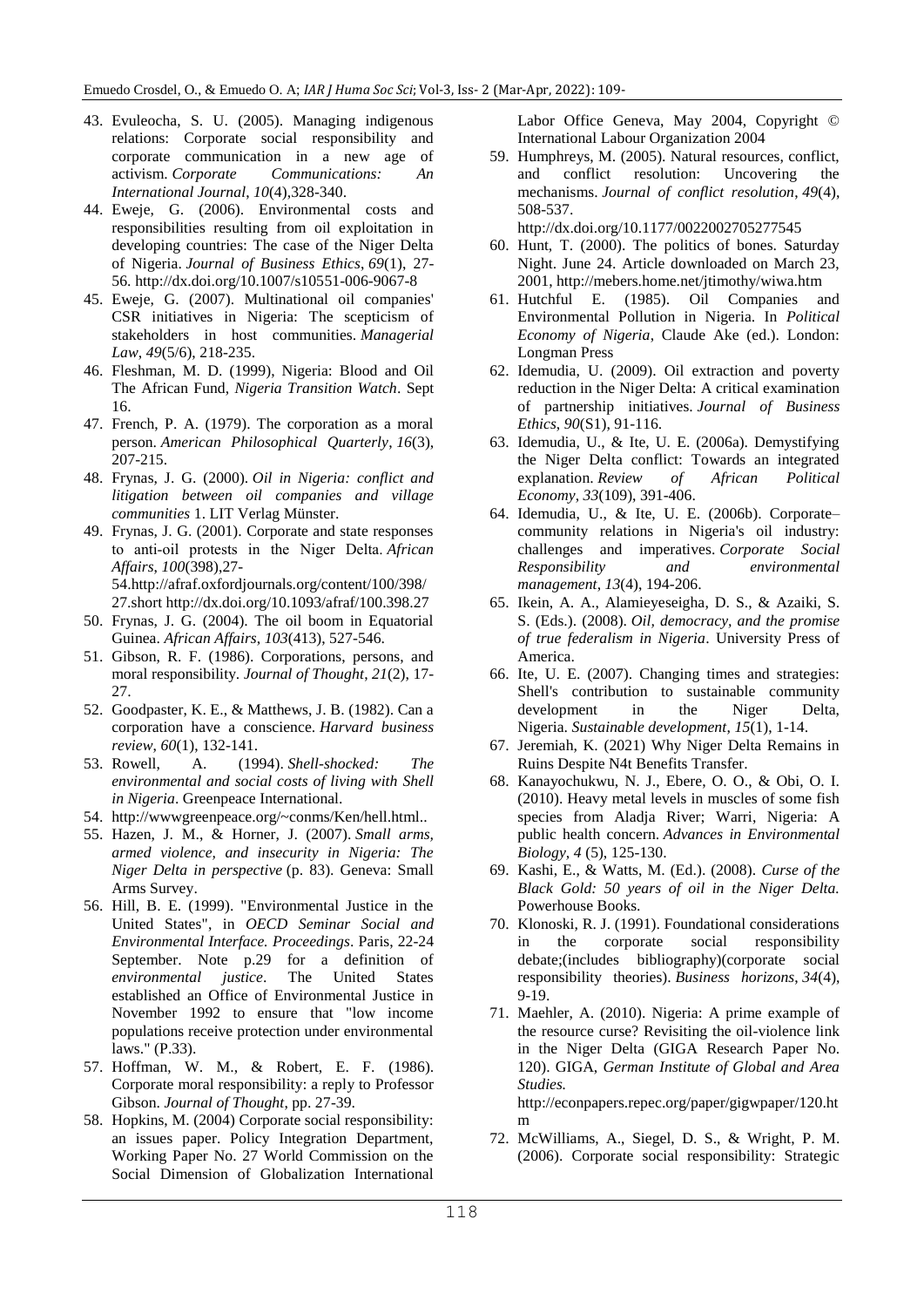implications. *Journal of management studies*, *43*(1), 1-18.

- 73. Natufe, O. I. (2001). The problematic of sustainable development and corporate social responsibility: Policy implications for the Niger Delta. In *Urhobo Historical Society Second Annual Conference and General Meeting, Denville, New Jersey*.
- 74. Nasrullah, N. M., & Rahim, M. M. (2014). CSR in private enterprises in developing countries. *Evidences from the ready-made garments industry in Bangladesh*. CSR, Sustainability, Ethics and Governance, [https://doi.org/10.1007/978-3-319-02350-2\\_2](https://doi.org/10.1007/978-3-319-02350-2_2)
- 75. Nwani, C. D., Nwachi, D. A., Okogwu, O. I., Ude, E. F., & Odoh, G. E. (2010). Heavy metals in fish species from lotic freshwater ecosystem at Afikpo, Nigeria. *Journal of Environmental Biology*, *31*(5), 595-601.
- 76. Nwokoh, C. (2000). Bomb waiting to Explode. *The Guardian* (Lagos) October 17.
- 77. Obi, C. (1992) Oil, Environment and Conflict in the Niger Delta. Paper presented at the Fourth Annual Conference of the Environment and Behaviour Association of Nigeria, University of Lagos, 23–25 October
- 78. Obi, C. I. (2001). 8 Global, state, and local intersections: power, authority, and conflict in the Niger. *Intervention and Transnationalism in Africa: Global-Local Networks of Power*, 173– 196). Cambridge: Press Syndicate, University of Cambridge.
- 79. OECD. (2000). Organisation for Economic Cooperation and Development "Guidelines for Multinational Enterprises", Paris, June 27.
- 80. Ogula, D. (2012). Corporate Social Responsibility: Case Study of Community Expectations and the Administrative Systems, Niger Delta. *Qualitative Report*, *17*(73), 1-27.
- 81. Douglas, O., & Okonta, I. (2001). Where vultures feast. *San Francisco: Sierra Club*.
- 82. Olusakin, A. M. (2006). Peace in the Niger Delta: Economic development and the politics of dependence on oil. *International Journal on World Peace*, *23*, 3–34.
- 83. Omeje, K. (2006). Petrobusiness and security threats in the Niger Delta, Nigeria. *Current Sociology*, *54*(3), 477-499. <http://dx.doi.org/10.1177/0011392106063915>
- 84. Oni, S. I., & Oyewo, M. A. (2011). Gas flaring, transportation and sustainable energy development in the Niger-Delta, Nigeria. *Journal of human ecology*, *33*(1), 21-28.
- 85. Onoyume, J. (2006) *We 'll not vacate flow stations, say Kula youths.* Vanguard on-line, Friday October 27.
- 86. Osadolor, O. B. (2002). The National Question in Historical Perspective. In Momoh, A. and Adejumobi, S. (eds.) *The National Question in*

*Nigeria: Comparative Perspectives.* Hampshire: Ashgate Publishing. pp 31-48.

- 87. Reinhardt, F. L. Stavins, R. N., & Vietor, R. H. K. (2008) "Corporate Social Responsibility Through an Economic Lens" Resources for the Future, April 2008, RFF - DP 08-12, 1616 P St. NW Washington, DC 20036, 202-328-5000 [www.rff.org](http://www.rff.org/)
- 88. Ross, M. L. (2004). What do we know about natural resources and civil war?. *Journal of peace research*, 41(3), 337-356. *research*, 41(3), <http://dx.doi.org/10.1177/0022343304043773>
- 89. Ross, M. (2006). A closer look at oil, diamonds, and civil war. *Annual Review of Political Science*, 9, 265–300. [http://dx.doi.org/10.1146/annurev.polisci.9.081304.](http://dx.doi.org/10.1146/annurev.polisci.9.081304.161338) [161338](http://dx.doi.org/10.1146/annurev.polisci.9.081304.161338)
- 90. Sala-i-martin, X., & Subramanian, A. (2003): Addressing the Natural Resource Curse: An Illustration from Nigeria. NBER Working Paper Series w9804*.*
- 91. Sharma, A., & Gupta, N. (2003). The new era of corporate social responsibility. *International Research Journal of Management Science and Technology*, *5*(1), 191-205.
- 92. Shelby, B. (1996). Nigeria, Shell under fire. *World Press Review*.
- 93. Shell. (1998). [http://www.shellnigeria.com/1info/env\\_1998envre](http://www.shellnigeria.com/frame.asp?Page=info) [port\\_t.htm](http://www.shellnigeria.com/frame.asp?Page=info)
- 94. Shell. (1999). [http://www.shellnigeria.com/frame.asp?Page=1999](http://www.shellnigeria.com/frame.asp?Page=1999EnvRep) [EnvRep](http://www.shellnigeria.com/frame.asp?Page=1999EnvRep)
- 95. Sriramesh, K., Ng, C. W., Ting, S. T., & Wanyin, L. (2007). Corporate social responsibility and public relations. *The Debate over Corporate Social Responsibility (ed. May S., Cheney, G. and Roper J.)*, 119-134.
- 96. Szczuka, M. (2015). Social dimension of sustainability in CSR standards. *Procedia Manufacturing*, *3*, 4800-4807.
- 97. Ismail, T. N. T. (2011). Corporate social responsibility: The influence of the silver book. *International Journal of Business and Management Studies*, *3*(2), 371-383.
- 98. Turner, T. (1978). Commercial capitalism and the 1975 coup. *Soldiers and oil: The political transformation of Nigeria*, 166-197.
- 99. Turner, T. (1980). Nigeria: Imperialism. *Oil Technology and the Comprador State'in Nore Peter and Turner Terisa (eds) Oil and Class Struggle London: Zed*, 211.
- 100.Turner, T. E., & Badru, P. (1985). Oil and instability: Class contradictions and the 1983 coup in Nigeria. *Journal of African Marxists*, (7), 4-34.
- 101.Turner, T. (2001). Oil Companies Lie, Deceive, Play Ethnic Card to Divide Host Communities. *National Interest*, *1*(221). [http://waado.org/Environment/OilCompanies/State](http://waado.org/Environment/OilCompanies/States/Rivers/OgbuduSpill/TerisaTurner_Interview.html) [s/Rivers/OgbuduSpill/TerisaTurner\\_Interview.html](http://waado.org/Environment/OilCompanies/States/Rivers/OgbuduSpill/TerisaTurner_Interview.html)